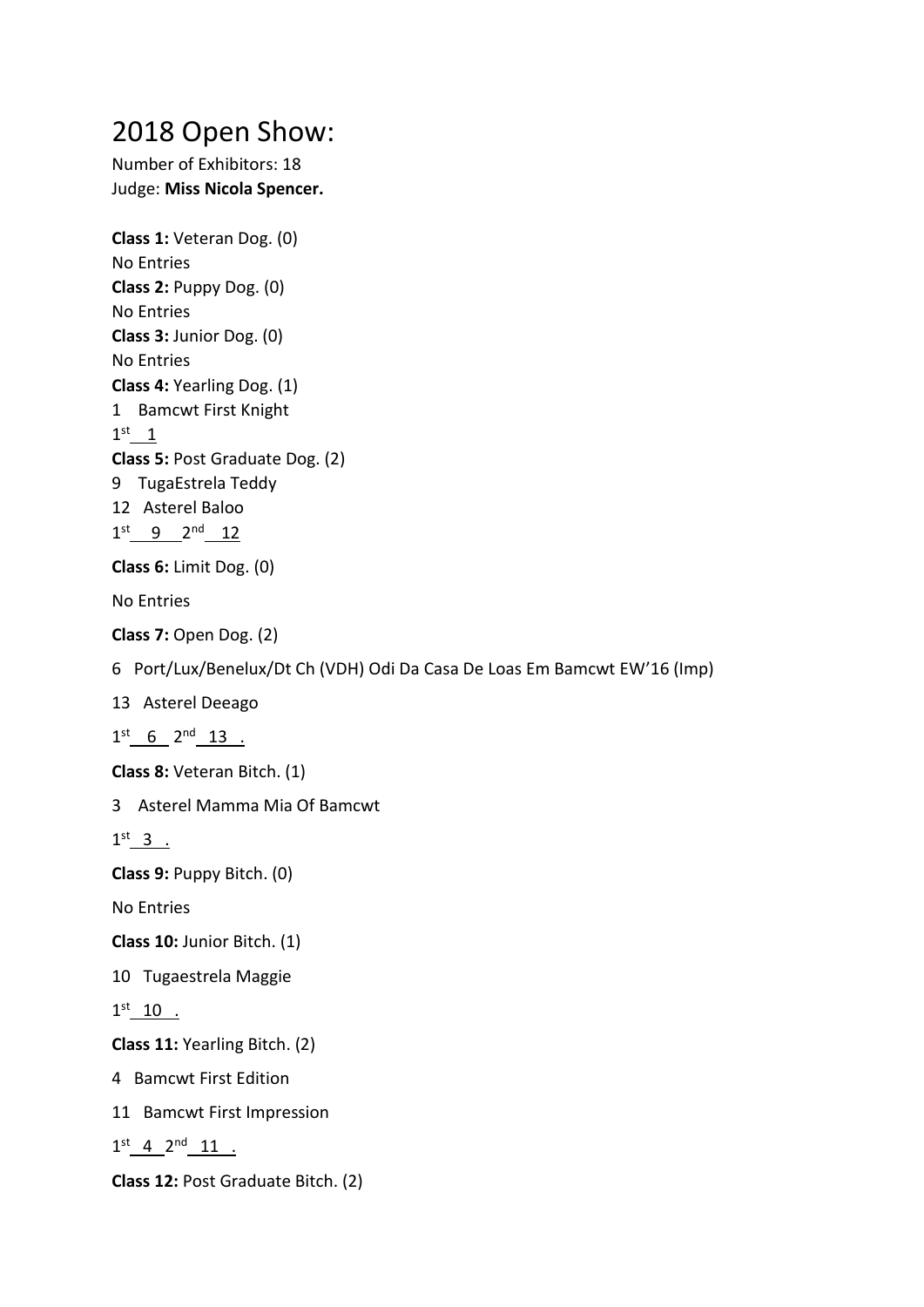16 Asterel Xiquita 18 Asterel Kaa At Garregddu  $1^{st}$  16  $2^{nd}$  18 . **Class 13:** Limit Bitch. (3) 7 Rainha Da Casa De Loas Em Bamcwt EJW'16 (Imp) 15 Asterel Bohemian Rhapsody 19 Asterel Belle Starr At Garregddu  $1^{st}$   $19$   $2^{nd}$   $7$   $3^{rd}$   $15$  . **Class 14:** Open Bitch. (4 & 2 Abs) 2 IntCH/Ir/Lux/Bel Ch Haia Da Casa De Loas Em Bamcwt (Imp) – (Absent) 8 Tara Da Quinta Do Ganhao At Tugaestrela (Imp) – (Absent) 14 Drika Da Costa Oeste At Asterel (Imp) 17 Milagre Got a Feelin At Estjak  $1^{st}$  17  $2^{nd}$  14 . **Class 15:** Brace. (3/1 Absent) Bermingham, Kendrick, Almeida – (Absent) Dean Roberts Dean 1<sup>st</sup> Dean 2<sup>nd</sup> Roberts 3<sup>rd</sup> Dean. **Class 16:** Team. (1) Dean 1<sup>st</sup>\_Dean . **Class 17:** Junior Handler. (2/1 Absent) 10a Luis Ramos – (Absent) 10b Ana Ramos  $1^\text{st}$  10b . Best Dog: 6 Reserve Best Dog: 9 Best Puppy Dog: N/A

Best Bitch: 16